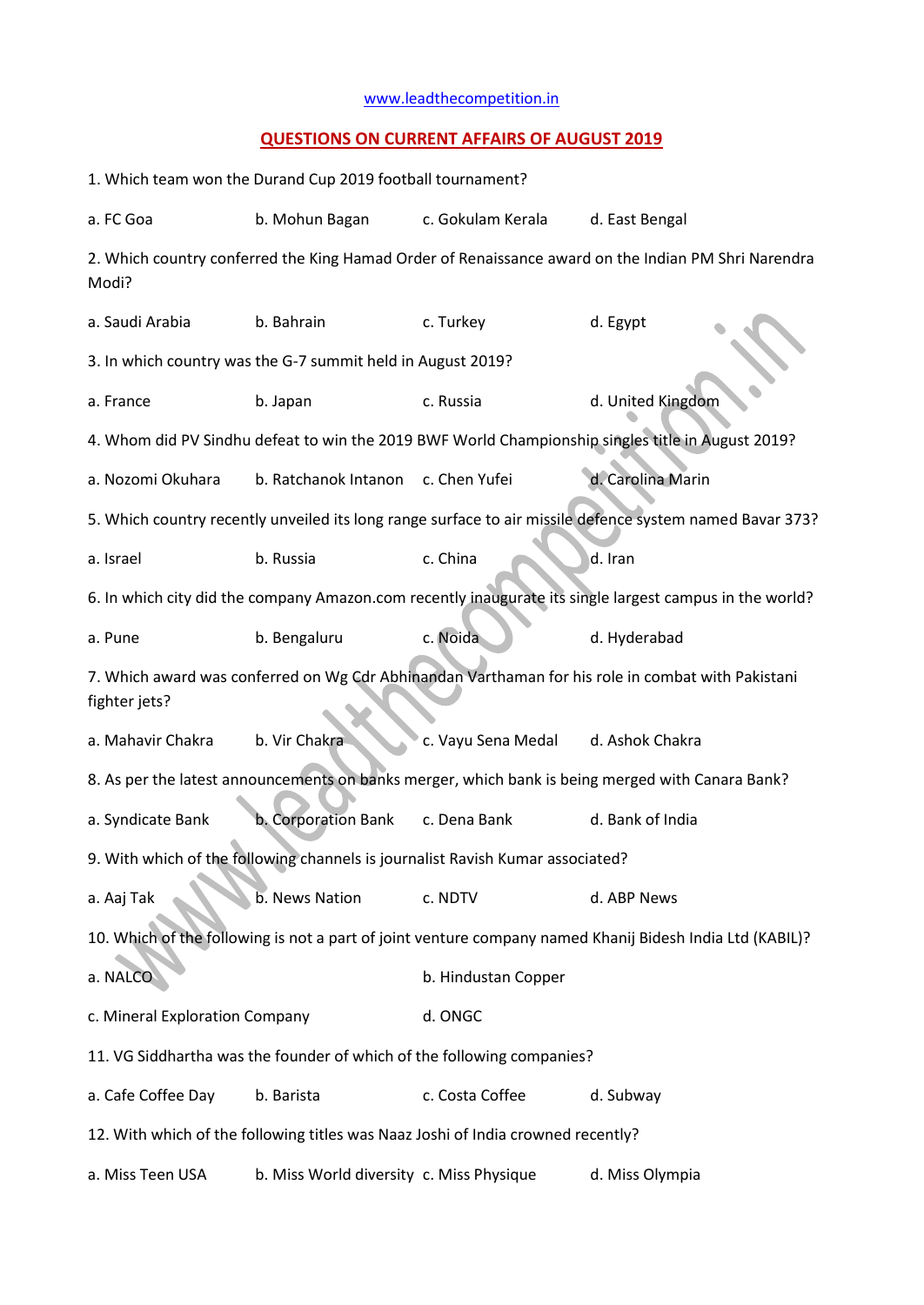13. On which channel was the episode of Man vs Wild featuring Indian PM Shri Narendra Modi telecast? a. National Geographic b. Discovery c. Animal Planet d. NatGeo Wild 14. In which of the following locations was the Man vs Wild film featuring Indian PM Shri Narendra Modi shot? a. Dudhwa National Park b. Nanda Devi National Park c. Kanha National Park d. Jim Corbett National Park 15. Virat Kohli became the second highest run grosser Indian in one-day internationals. Who was at the second position before him? a. Saurav Ganguly b. Rahul Dravid c. MS Dhoni d. Mohd Azharuddin 16. In which city were the World Police and Fire Games held in August 2019? a. Beijing b. Hangzhou c. Wuhan d. Chengdu 17. Who of the following won the bronze medal at the BWF World Badminton Championship 2019 in Basel, Switzerland in August 2019? a. Sameer Verma b. Kidambi Srikanth c. B Sai Praneeth d. HS Prannoy 18. Which country launched a humanoid robot named FEDOR to International Space Station in August 2019? a. Russia b. USA c. Japan d. China 19. With which of the following sports is Komalika Bari associated? a. Chess b. Archery c. Gymnastics d. Shooting 20. With which of the following sports is Sumit Nagal associated? a. Tennis b. Badminton c. Boxing d. Cricket 21. Who is the director of the Hindi film Mission Mangal? a. Sujeeth b. Nikhil Advani c. Nitesh Tiwari d. Jagan Shakti 22. Who or the following para-athletes has been awarded the Rajiv Gandhi Khel Ratna award 2019? a. Devendra Jhajharia b. Suyash Jadhav c. Rajinder Singh d. Deepa Malik 23. Hellaro, the film which has been awarded the National Award for the best feature film has been made in which language? a. Gujarati b. Marathi c. Telugu d. Kannada 24. For which of the following attributes was Ravish Kumar awarded the Ramon Magsaysay Award 2019? a. Stemming the destructive tide of youth violence

b. Harnessing journalism to give voice to the voiceless